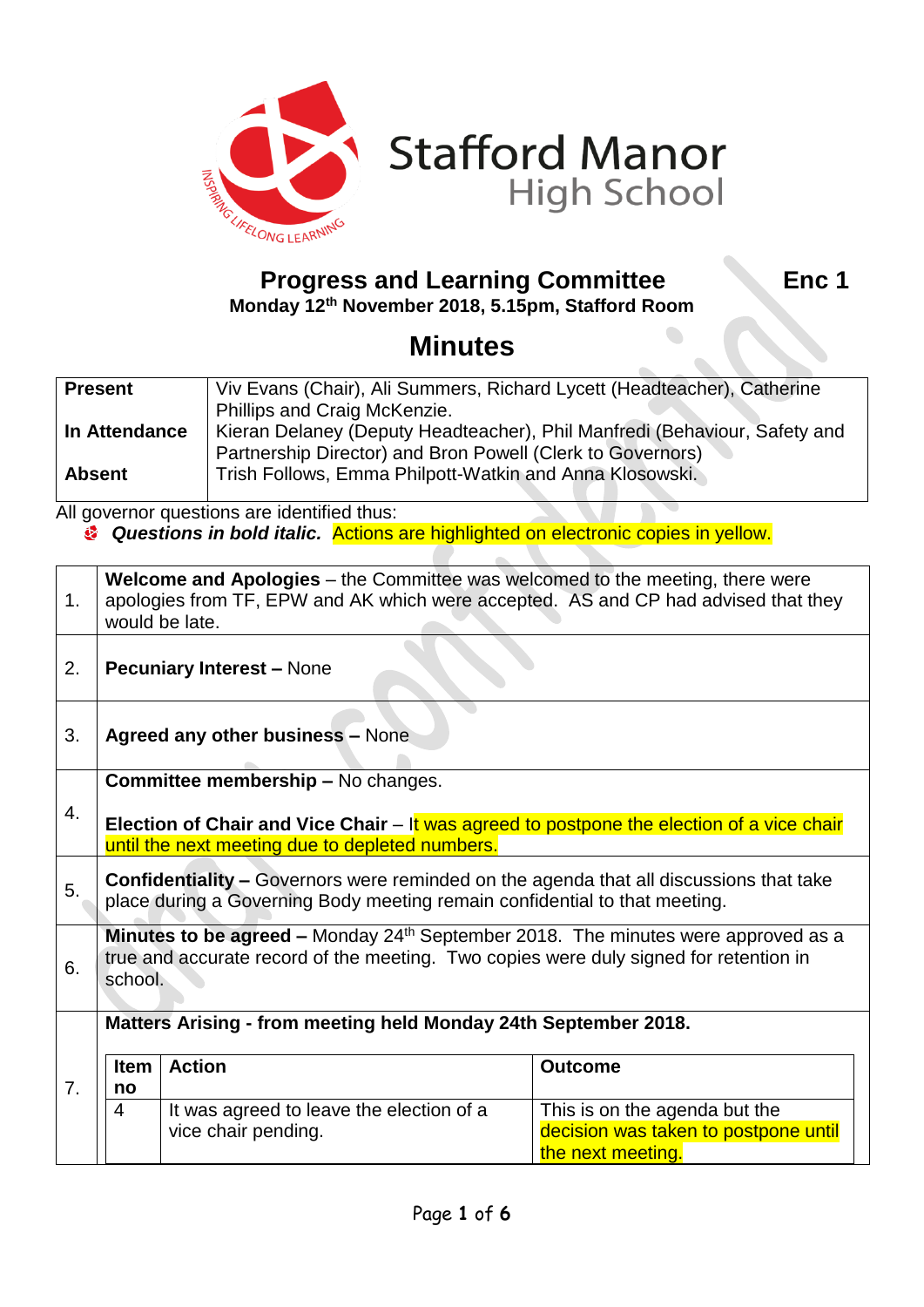|    | 7.12                                                                                                                                                                                                                                                                                                                                                                                                                                                                                                                                                                                                                                                                                                                                                                                                                                                                                                                                                                                                                                                                                                                                                                                                                                                                                                                                                                                                                                                                                                                                                                                                                                                                                                                                                                                                                                                                                                                                                                                                                                                                                                                                                                                                                                                                                                                                             | Safeguarding Policy will now go to the<br>FGB 03/12/18 for ratification.                                                                                                                                                          | This is on the FGB agenda 03/12/18<br>for ratification. |  |
|----|--------------------------------------------------------------------------------------------------------------------------------------------------------------------------------------------------------------------------------------------------------------------------------------------------------------------------------------------------------------------------------------------------------------------------------------------------------------------------------------------------------------------------------------------------------------------------------------------------------------------------------------------------------------------------------------------------------------------------------------------------------------------------------------------------------------------------------------------------------------------------------------------------------------------------------------------------------------------------------------------------------------------------------------------------------------------------------------------------------------------------------------------------------------------------------------------------------------------------------------------------------------------------------------------------------------------------------------------------------------------------------------------------------------------------------------------------------------------------------------------------------------------------------------------------------------------------------------------------------------------------------------------------------------------------------------------------------------------------------------------------------------------------------------------------------------------------------------------------------------------------------------------------------------------------------------------------------------------------------------------------------------------------------------------------------------------------------------------------------------------------------------------------------------------------------------------------------------------------------------------------------------------------------------------------------------------------------------------------|-----------------------------------------------------------------------------------------------------------------------------------------------------------------------------------------------------------------------------------|---------------------------------------------------------|--|
|    | 12                                                                                                                                                                                                                                                                                                                                                                                                                                                                                                                                                                                                                                                                                                                                                                                                                                                                                                                                                                                                                                                                                                                                                                                                                                                                                                                                                                                                                                                                                                                                                                                                                                                                                                                                                                                                                                                                                                                                                                                                                                                                                                                                                                                                                                                                                                                                               | KCSIE 2018 to be circulated to all                                                                                                                                                                                                | BP emailed to all Governors                             |  |
|    |                                                                                                                                                                                                                                                                                                                                                                                                                                                                                                                                                                                                                                                                                                                                                                                                                                                                                                                                                                                                                                                                                                                                                                                                                                                                                                                                                                                                                                                                                                                                                                                                                                                                                                                                                                                                                                                                                                                                                                                                                                                                                                                                                                                                                                                                                                                                                  | Governors and to sign once this is                                                                                                                                                                                                | 25/09/18, to be signed as read/noted                    |  |
|    |                                                                                                                                                                                                                                                                                                                                                                                                                                                                                                                                                                                                                                                                                                                                                                                                                                                                                                                                                                                                                                                                                                                                                                                                                                                                                                                                                                                                                                                                                                                                                                                                                                                                                                                                                                                                                                                                                                                                                                                                                                                                                                                                                                                                                                                                                                                                                  | received and read                                                                                                                                                                                                                 | 03/12/18.                                               |  |
|    |                                                                                                                                                                                                                                                                                                                                                                                                                                                                                                                                                                                                                                                                                                                                                                                                                                                                                                                                                                                                                                                                                                                                                                                                                                                                                                                                                                                                                                                                                                                                                                                                                                                                                                                                                                                                                                                                                                                                                                                                                                                                                                                                                                                                                                                                                                                                                  |                                                                                                                                                                                                                                   |                                                         |  |
|    | 7.14                                                                                                                                                                                                                                                                                                                                                                                                                                                                                                                                                                                                                                                                                                                                                                                                                                                                                                                                                                                                                                                                                                                                                                                                                                                                                                                                                                                                                                                                                                                                                                                                                                                                                                                                                                                                                                                                                                                                                                                                                                                                                                                                                                                                                                                                                                                                             | <b>Supporting Students with Medical</b>                                                                                                                                                                                           | On the agenda under item 14 for                         |  |
|    |                                                                                                                                                                                                                                                                                                                                                                                                                                                                                                                                                                                                                                                                                                                                                                                                                                                                                                                                                                                                                                                                                                                                                                                                                                                                                                                                                                                                                                                                                                                                                                                                                                                                                                                                                                                                                                                                                                                                                                                                                                                                                                                                                                                                                                                                                                                                                  | Conditions to go on to the agenda                                                                                                                                                                                                 | discussion.                                             |  |
|    |                                                                                                                                                                                                                                                                                                                                                                                                                                                                                                                                                                                                                                                                                                                                                                                                                                                                                                                                                                                                                                                                                                                                                                                                                                                                                                                                                                                                                                                                                                                                                                                                                                                                                                                                                                                                                                                                                                                                                                                                                                                                                                                                                                                                                                                                                                                                                  | 12/11/18                                                                                                                                                                                                                          |                                                         |  |
|    |                                                                                                                                                                                                                                                                                                                                                                                                                                                                                                                                                                                                                                                                                                                                                                                                                                                                                                                                                                                                                                                                                                                                                                                                                                                                                                                                                                                                                                                                                                                                                                                                                                                                                                                                                                                                                                                                                                                                                                                                                                                                                                                                                                                                                                                                                                                                                  |                                                                                                                                                                                                                                   |                                                         |  |
| 8. | Attendance, behaviour and punctuality - data circulated within the call out papers.<br><b>Attendance:</b> Overall attendance is just below the national average. 1% is lost due to<br>unauthorised holidays. 14 students account for 2.3% lost. There are 9 students with<br>persistent absence, 3 in Year 7, 3 in Year 8, 1 in Year 9 and 2 in Year 10. The Local<br>Support Team are working in partnership with the pastoral team to support these families<br>and regular visits are made to student homes. 50% of persistent absence is due to anxiety;<br>CAMHS is involved in these cases. There is one Year 11 student who has not attended<br>this year who has just commenced dual provision. There is another student on dual<br>registration due to the student currently being in hospital. Additional needs are supported<br>with advice from the Sickle Cell Support Group and YMCA. There is a student in the<br>outlying rural area who has complex needs who has also been provided with support. The<br>prediction is that there will be a substantial reduction of students currently classified as<br>persistent absentees.<br>Behaviour: Governors asked for clarification regarding the Exclusions statistics.<br>Fixed term exclusions are up this year with the number of days compared to this time last<br>year doubling, from 12 to 23 days. The underlying reason is the raising of standards at<br>SMHS, extra work in all subject areas is expected, students are adjusting to this. Exits are<br>slightly lower than this time last year. Governors were reassured that there is not a<br>deterioration in behaviour but rather that some students have found the rise in expectations<br>is challenged when unmet. Governors noted that fixed term exclusions in the upper school<br>have risen with a higher percentage in Year 11. Once the benchmark is established the<br>outlook is positive for longer term outcomes. Parental meetings have increased to head off<br>long term problems. The wider context across schools in the whole town mirrors the<br>situation at SMHS with the loss of external provision and support. There have been no<br>permanent exclusions thus far this academic year. It is important that standards are<br>maintained in school. The number on roll is up on last year. |                                                                                                                                                                                                                                   |                                                         |  |
|    | Governors asked if there were any significant changes in groups compared to last<br>year regards attendance - it was felt that there wasn't.                                                                                                                                                                                                                                                                                                                                                                                                                                                                                                                                                                                                                                                                                                                                                                                                                                                                                                                                                                                                                                                                                                                                                                                                                                                                                                                                                                                                                                                                                                                                                                                                                                                                                                                                                                                                                                                                                                                                                                                                                                                                                                                                                                                                     |                                                                                                                                                                                                                                   |                                                         |  |
|    | 5.35pm AS and CP joined the meeting.                                                                                                                                                                                                                                                                                                                                                                                                                                                                                                                                                                                                                                                                                                                                                                                                                                                                                                                                                                                                                                                                                                                                                                                                                                                                                                                                                                                                                                                                                                                                                                                                                                                                                                                                                                                                                                                                                                                                                                                                                                                                                                                                                                                                                                                                                                             |                                                                                                                                                                                                                                   |                                                         |  |
|    |                                                                                                                                                                                                                                                                                                                                                                                                                                                                                                                                                                                                                                                                                                                                                                                                                                                                                                                                                                                                                                                                                                                                                                                                                                                                                                                                                                                                                                                                                                                                                                                                                                                                                                                                                                                                                                                                                                                                                                                                                                                                                                                                                                                                                                                                                                                                                  | PM asked for feedback on the 2018 to 2019 Attendance and Behaviour Dashboard<br>enclosure. Governors felt that it was very clear and easy to analyse. PM was thanked for<br>his report and hard work. 5.38pm PM left the meeting. |                                                         |  |
|    |                                                                                                                                                                                                                                                                                                                                                                                                                                                                                                                                                                                                                                                                                                                                                                                                                                                                                                                                                                                                                                                                                                                                                                                                                                                                                                                                                                                                                                                                                                                                                                                                                                                                                                                                                                                                                                                                                                                                                                                                                                                                                                                                                                                                                                                                                                                                                  | Review of School Improvement Plan (SIP): Quality of Teaching                                                                                                                                                                      |                                                         |  |
| 9. |                                                                                                                                                                                                                                                                                                                                                                                                                                                                                                                                                                                                                                                                                                                                                                                                                                                                                                                                                                                                                                                                                                                                                                                                                                                                                                                                                                                                                                                                                                                                                                                                                                                                                                                                                                                                                                                                                                                                                                                                                                                                                                                                                                                                                                                                                                                                                  | The SIP is being finalised. Enclosure 4, a commentary on the current position, was found<br>to be very helpful. There is a renewed focus on quality of teaching. SMHS has identified                                              |                                                         |  |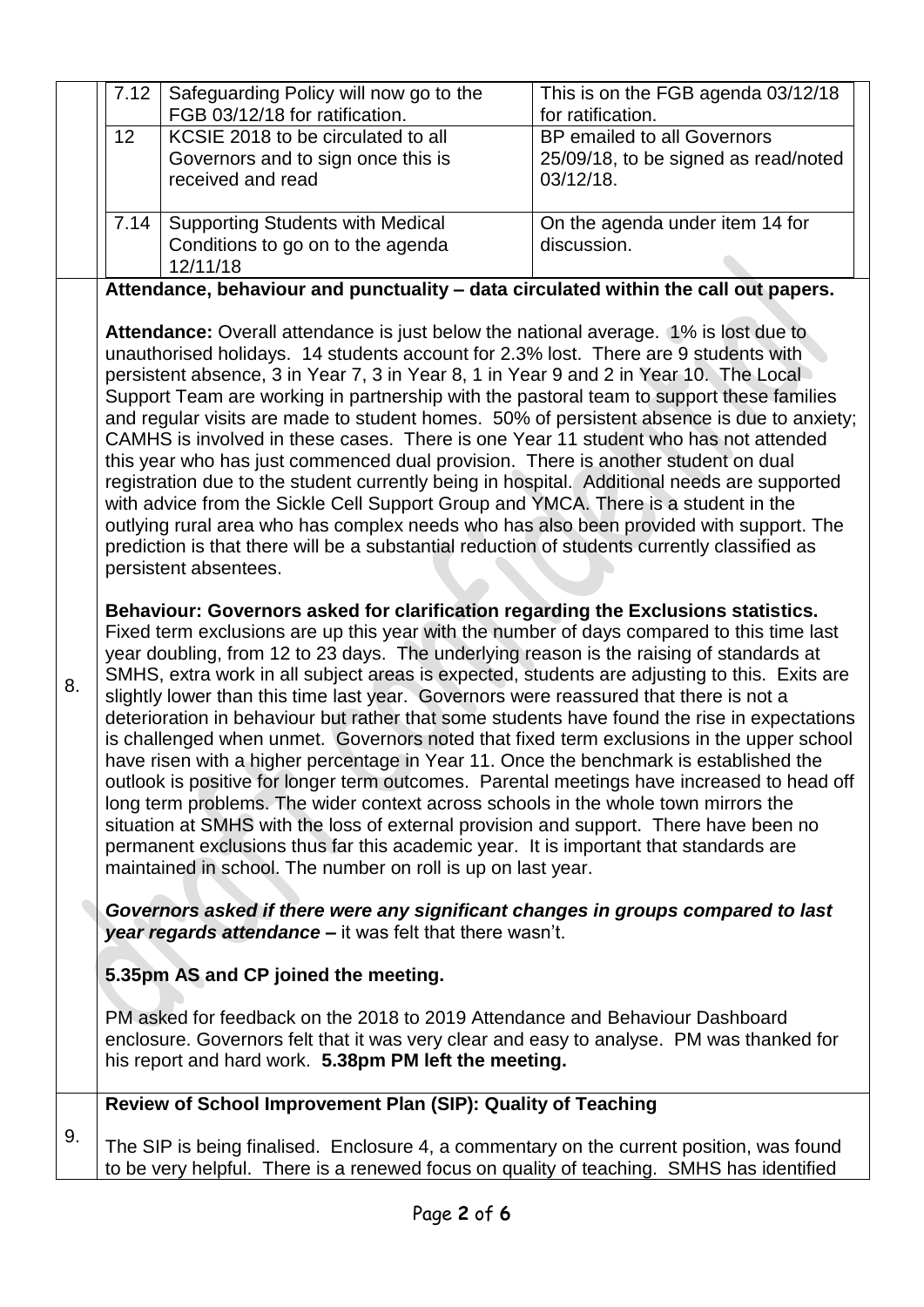| where the needs are. The difference between standards in core and non-core subjects was                                                                                                                                                                                                                                                                                                                                                                                                                                                                                                                                                                                                                                                                                                                                                                                                                                                                                                                                                                                                                                                                                                                                                                                                                                                                                                                                                                                                |  |  |  |
|----------------------------------------------------------------------------------------------------------------------------------------------------------------------------------------------------------------------------------------------------------------------------------------------------------------------------------------------------------------------------------------------------------------------------------------------------------------------------------------------------------------------------------------------------------------------------------------------------------------------------------------------------------------------------------------------------------------------------------------------------------------------------------------------------------------------------------------------------------------------------------------------------------------------------------------------------------------------------------------------------------------------------------------------------------------------------------------------------------------------------------------------------------------------------------------------------------------------------------------------------------------------------------------------------------------------------------------------------------------------------------------------------------------------------------------------------------------------------------------|--|--|--|
| noted.<br>Governors asked how significant the impact of the two long term absences in<br>Art and Social Sciences is - Governors were told that Social Science lessons are<br>now covered with AK communicating and supporting. There is an alternative plan in<br>place for Years 10 and 11. Paula Albery is teaching Health and Social Care (HSC)<br>to Year 13, she has an in depth knowledge of the Pearson curriculum and is<br>supporting school with L2 HSC.                                                                                                                                                                                                                                                                                                                                                                                                                                                                                                                                                                                                                                                                                                                                                                                                                                                                                                                                                                                                                     |  |  |  |
| The Staff Professional Development programme was welcomed and noted. RL answered<br>queries about the strategies making an impact in the classroom to develop independent<br>learning skills and metacognition e.g. 'Flipping the classroom' and 'Green Time'<br>Governors asked what progress was being made to improve standards in non-core<br>subjects - it was acknowledged that this is a challenge particularly for single subject<br>specialists; strong practitioners continue to work closely with these staff and provide<br>support.                                                                                                                                                                                                                                                                                                                                                                                                                                                                                                                                                                                                                                                                                                                                                                                                                                                                                                                                       |  |  |  |
|                                                                                                                                                                                                                                                                                                                                                                                                                                                                                                                                                                                                                                                                                                                                                                                                                                                                                                                                                                                                                                                                                                                                                                                                                                                                                                                                                                                                                                                                                        |  |  |  |
| <b>Governors asked if there was evidence of impact yet –</b> it was confirmed that<br>progress can be seen but not at the same level and speed with all staff, steps<br>forward are being made.                                                                                                                                                                                                                                                                                                                                                                                                                                                                                                                                                                                                                                                                                                                                                                                                                                                                                                                                                                                                                                                                                                                                                                                                                                                                                        |  |  |  |
| The English team is working well, there are two new teachers and FG has returned<br>following maternity leave. Students are working well and being engaged. There is a<br>renewed vigour and positivity.                                                                                                                                                                                                                                                                                                                                                                                                                                                                                                                                                                                                                                                                                                                                                                                                                                                                                                                                                                                                                                                                                                                                                                                                                                                                               |  |  |  |
| Year 11 Pre Public Exams (PPEs/mocks) started 9th November 2018.<br><b>Governors asked if this is across all subjects –</b> they were assured that it was. In<br>English and Maths there will be more than one exam taking place.                                                                                                                                                                                                                                                                                                                                                                                                                                                                                                                                                                                                                                                                                                                                                                                                                                                                                                                                                                                                                                                                                                                                                                                                                                                      |  |  |  |
| Progress:<br><b>KS4 Current Summary</b>                                                                                                                                                                                                                                                                                                                                                                                                                                                                                                                                                                                                                                                                                                                                                                                                                                                                                                                                                                                                                                                                                                                                                                                                                                                                                                                                                                                                                                                |  |  |  |
| The flights paths distributed within the call out pack were confirmed as fairly accurate.<br>Predictions are tracking above last year but it should be noted that the two cohorts were of<br>different ability. Internal meetings are taking place, students need to work hard,<br>expectations of both students and staff is clear. #6 has been used in previous years, the<br>priority this half term is home revision - tutor teams are competing with each other which is<br>positive and adds a dimension to drive ambition. Seven senior teachers will be mentoring<br>Year 11 students and this will help students prioritise future plans.<br>There is one student with complex needs in this year group who is currently in alternative<br>provision at no cost to the school, the focus is getting this student to attend. There is one<br>student with dual registration at the Pupil Referral Unit. There is a possibility that they may<br>be removed from the school roll. There is another student who came from out of the area<br>and has just joined Y11 - their subject requirements do not fit with the offer at SMHS, but<br>the school was obligated to take this student, there will be an impact on SMHS outcomes<br>as a result, it was the Local Authority who directed the destination of this student, SMHS<br>had secured good provision for this student to study a vocational subject that was a very<br>good fit, the LA refused to fund this however. |  |  |  |
|                                                                                                                                                                                                                                                                                                                                                                                                                                                                                                                                                                                                                                                                                                                                                                                                                                                                                                                                                                                                                                                                                                                                                                                                                                                                                                                                                                                                                                                                                        |  |  |  |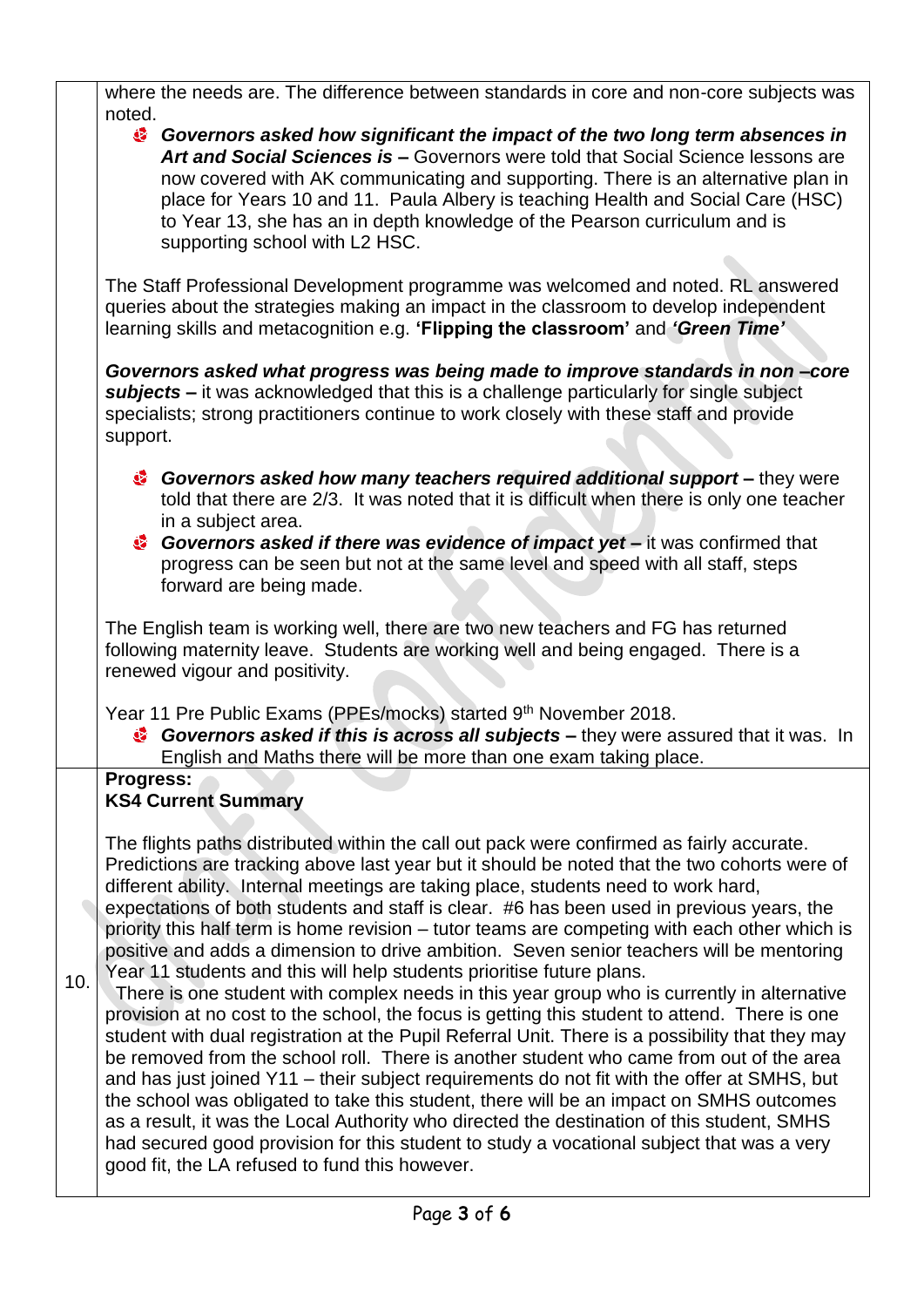There will be context for the flight paths for English and Maths from PiXL after assessment window 1.

#### **Post 16 – 2018 Headlines**

The latest data is derived from the information published by the DfE at the end of October. Applied general value added – KD is still trying to rationalise this, although it does show an improvement at SMHS.

#### **Analysing School Performance (ASP)/Inspection Data Summary Report (IDSR) verbal update**

The IDSR is expected at the end of November and it is hoped to present this to the Full Board meeting on the 3<sup>rd</sup> December 2018. KD told Governors that IDSR is better suited for them to look at while ASP is more tailored for use in schools, although Governors can access it and drill down into the information.

ASP – a new log in is now required – KD advised that this is better to view online.

#### **Impact of Pupil Premium and Catch up Strategies**

It is hoped this will be presented at the Finance Committee Meeting to be held 19<sup>th</sup> November 2018. They will look at past performance, what works well and implementing this. RL attended a RADY meeting today which highlighted valuable support and strategy available.

11 It is no longer a requirement to breakdown the cost of intervention which is positive, rather it now allows the focus to be on what will make a difference. KD will be attending Pixl 15<sup>th</sup> November 2018 following which SLT will be able to fine tune focus and impact. There is a need to understand barriers.

The impact statement for Catch Up Funding is to be carried out. More strategies are in place this year with Teaching Assistants released to work with students in tutor time, this is having a positive impact. Progress is to be monitored. The number of Pupil Premium had increased, there were 159 last year on roll, however, the percentage has dropped with a lower number of PP students proportionally in Year 7.

**Review of Central Record of Recruitment and Vetting Checks (live) -** VE to review this 13th November 2018.

**Register of Admission to school (live) -** It was confirmed that this is in place and maintained according to correct procedures.

#### 12 **Register of Pupil Attendance (live) -** SIMs is used at SMHS. A print out is done. *Governors asked if an end of year check is carried out as this may highlight any anomalies –* PM checks the registers on a regular basis.

*Governors asked how the register is taken –* it was confirmed that SIMs is used to do this for both morning and afternoon registration and each lesson. Any absence is followed up. This is an electronic system, a manual check is carried out, and in the event of a system crash paper copies can be used. It is a strong effective system.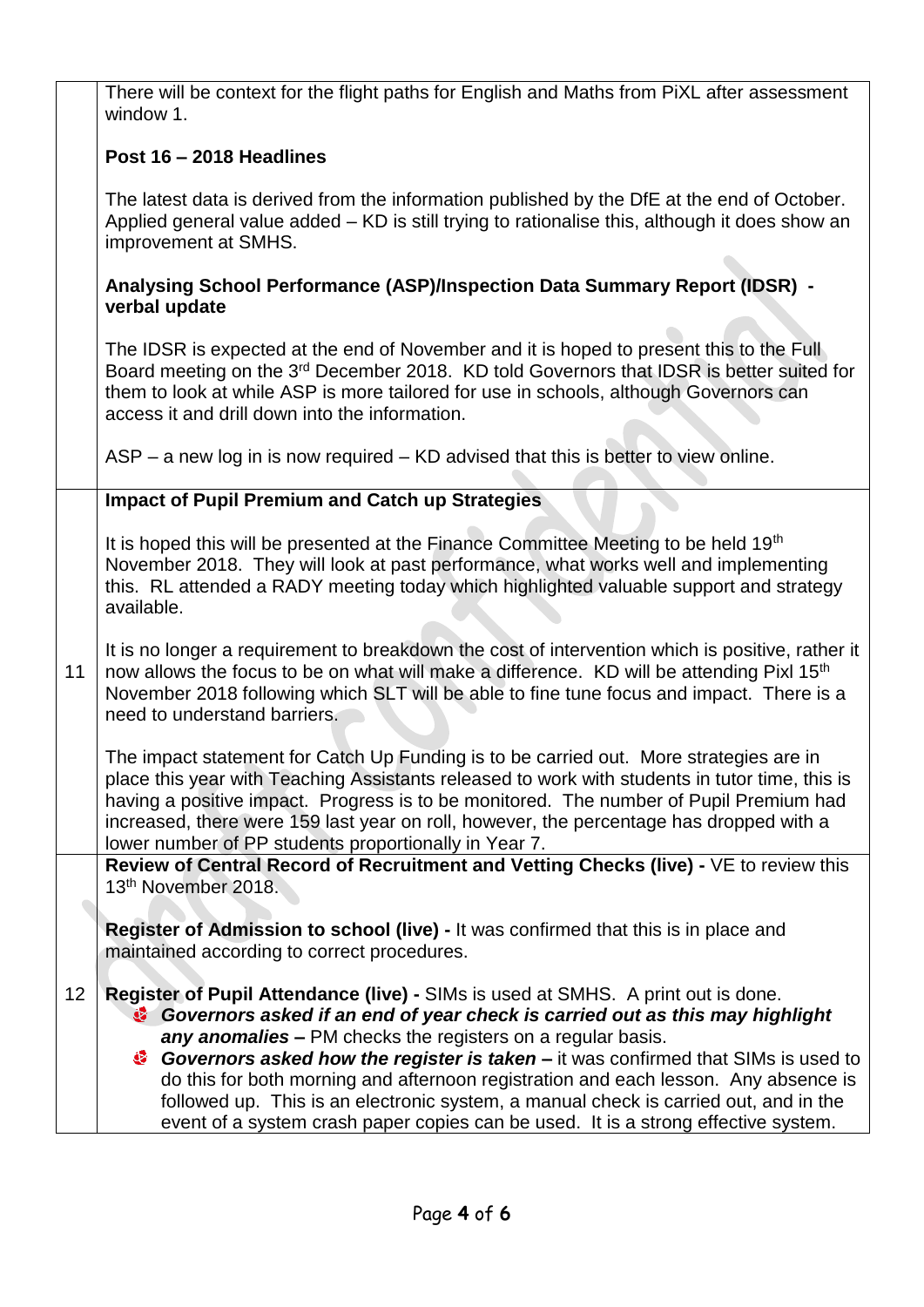|    | <b>Annual Safeguarding Report</b>                                                                                                                                                                                                                                                                                                                                                                                                                                                                                                                                                                                                                                                                                                                                                                                                                                                                                                                                                                                                                                                                        |  |  |  |
|----|----------------------------------------------------------------------------------------------------------------------------------------------------------------------------------------------------------------------------------------------------------------------------------------------------------------------------------------------------------------------------------------------------------------------------------------------------------------------------------------------------------------------------------------------------------------------------------------------------------------------------------------------------------------------------------------------------------------------------------------------------------------------------------------------------------------------------------------------------------------------------------------------------------------------------------------------------------------------------------------------------------------------------------------------------------------------------------------------------------|--|--|--|
| 13 | VE is visiting DP 13 <sup>th</sup> November 2018 to review the Single Central Register and will report<br>back to the FGB.                                                                                                                                                                                                                                                                                                                                                                                                                                                                                                                                                                                                                                                                                                                                                                                                                                                                                                                                                                               |  |  |  |
|    | It was confirmed The Annual Safeguarding Report is normally carried out by the school<br>which the Head will then present to the Board of Governors.                                                                                                                                                                                                                                                                                                                                                                                                                                                                                                                                                                                                                                                                                                                                                                                                                                                                                                                                                     |  |  |  |
|    | <b>Policies and Procedures</b>                                                                                                                                                                                                                                                                                                                                                                                                                                                                                                                                                                                                                                                                                                                                                                                                                                                                                                                                                                                                                                                                           |  |  |  |
|    | Supporting Students with Medical Conditions including the Management of<br><b>Medicines in School</b>                                                                                                                                                                                                                                                                                                                                                                                                                                                                                                                                                                                                                                                                                                                                                                                                                                                                                                                                                                                                    |  |  |  |
|    | RL has updated this, the original policy needed a significant overhaul. A model policy from<br>The Key was used in conjunction with the existing SMHS policy. Acceptable practice is<br>now included.                                                                                                                                                                                                                                                                                                                                                                                                                                                                                                                                                                                                                                                                                                                                                                                                                                                                                                    |  |  |  |
|    | <sup>3</sup> Governors asked if the school has an Educational Trips Policy- it was confirmed<br>that there is one in place although it is a non-statutory one. It was proposed that this<br>be added to the links in the 'Supporting Students' Policy.<br>Governors asked if a reference should be made to Year 6 transition<br>arrangements regards medical conditions and 6 <sup>th</sup> Form procedures for sharing<br><b>information</b> – it was agreed that a discussion needs to be had with Year 6 parents;<br>it was vital that medical information must not be lost during transition. The matter of<br>6 <sup>th</sup> Form was also of interest with many studying off site. These points will be<br>address and once done this policy can be presented to the FGB 3rd December 2018.                                                                                                                                                                                                                                                                                                       |  |  |  |
| 14 | Governors were informed that 'The School Bus' was being considered as an alternative<br>information resource to 'The Key'.                                                                                                                                                                                                                                                                                                                                                                                                                                                                                                                                                                                                                                                                                                                                                                                                                                                                                                                                                                               |  |  |  |
|    | Special Educational Needs (SEN) Information Report and SEN Policy                                                                                                                                                                                                                                                                                                                                                                                                                                                                                                                                                                                                                                                                                                                                                                                                                                                                                                                                                                                                                                        |  |  |  |
|    | KD has updated a lot of the content. Transition of Year 6 is now included. It was agreed<br>that a cross reference to the Accessibility Plan should be included as a link. KD noted that<br>it was unusual that the policy had not been approved by the SENco, but this will be<br>addressed upon her return<br>Governors asked if specific reference to Mental Health Issues should be given<br>a higher profiled within the document together with the school's strong<br><b>Pastoral care provision –</b> it was agreed that is should be added prior to be<br>presented to the FGB. KD will add an example, for example anxiety, it was<br>acknowledged that this policy does link with Safeguarding. Given the announcement<br>in the recent Budget regards Mental Health financial support there may be further<br>support available in due course. It was noted that Mental 1 <sup>st</sup> Aid training is now<br>available.<br>Both policies were approved in principle by the committee once the additions have been<br>made and are to be presented to the FGB 3 <sup>rd</sup> December 2018. |  |  |  |
| 15 | Any Other Business - as agreed in item number 3 - No item was raised.                                                                                                                                                                                                                                                                                                                                                                                                                                                                                                                                                                                                                                                                                                                                                                                                                                                                                                                                                                                                                                    |  |  |  |
| 16 | <b>Confidentiality</b> - There were no items identified as being required to be placed on a<br>confidential appendix.                                                                                                                                                                                                                                                                                                                                                                                                                                                                                                                                                                                                                                                                                                                                                                                                                                                                                                                                                                                    |  |  |  |